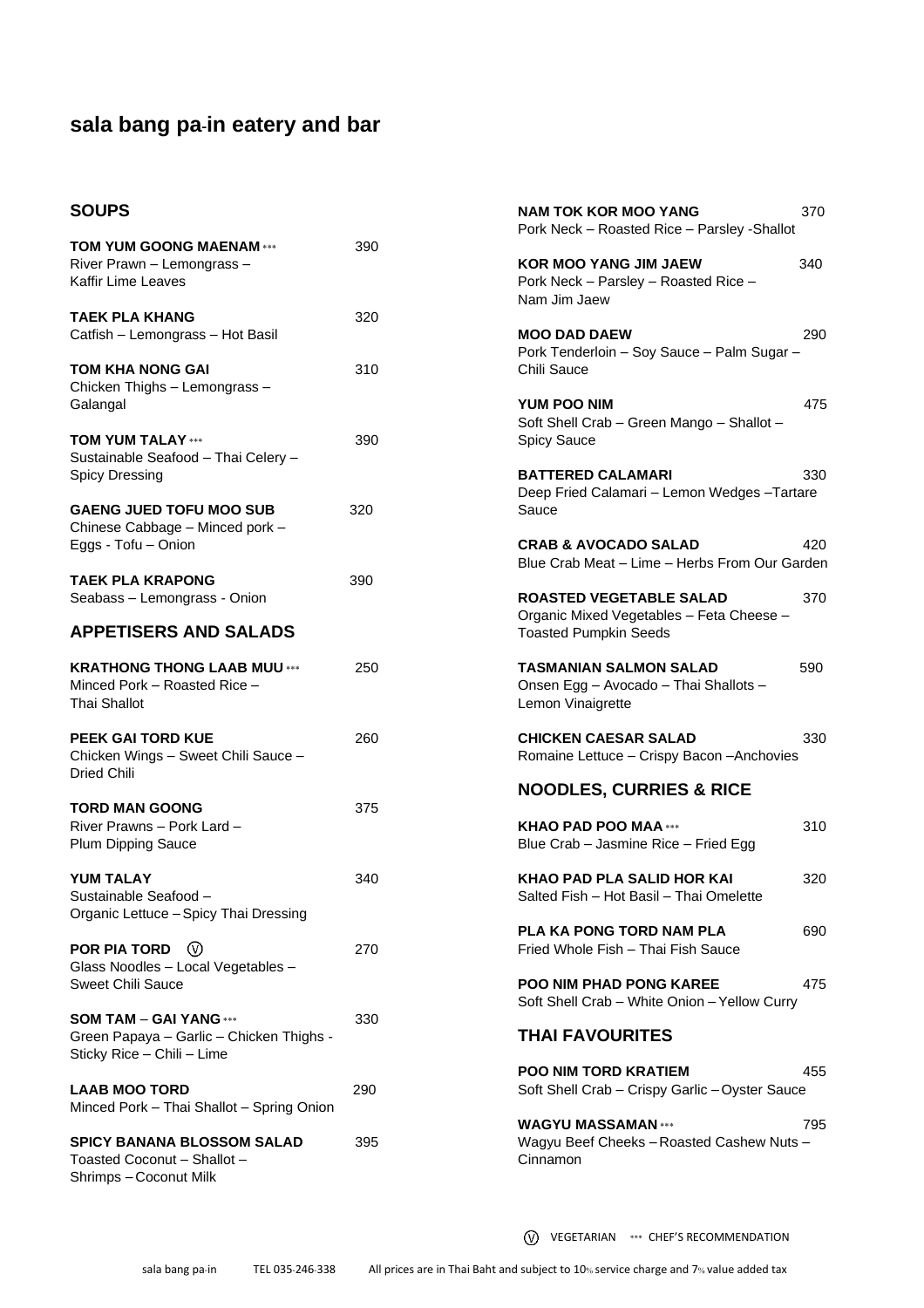| <b>WAGYU PHAD PRIK THAI DAM</b><br>Wagyu Beef Sirloin - Black Pepper - Oyster Sauce            | 795                                    |
|------------------------------------------------------------------------------------------------|----------------------------------------|
| <b>WAGYU KRAPOW WITH ONSEN EGG ***</b><br>200g Wagyu Sirloin - Thai Basil - Chillies           | 1190                                   |
| <b>PHAD CHA PLA KANG</b><br>Asian Catfish - Finger Root -<br>Green Pepper Corn - Basil         | 490                                    |
| <b>PHAD CHA TALAY</b><br>Prawns / Squid / Mussels - Finger Root -<br>Green Pepper Corn - Basil | 590                                    |
| <b>PLA CHON LUI SUAN</b><br>Snakehead Fish - Mixed Herbs - Nuts                                | 540                                    |
| <b>GAI PHAD MED MAMUANG</b><br>Chicken Thighs - Bell Peppers - Cashew Nuts                     | 365                                    |
| <b>GAENG PHED PET KROB ***</b><br>Crispy Duck Leg - Red Curry - Coconut Milk                   | 365                                    |
| <b>GAENG SOM PLA SALID</b><br>Spicy Orange Curry - Salted Fish -<br><b>Fresh Vegetables</b>    | 345                                    |
| <b>GAENG POO BAI CHA PLU</b><br>Crab Meat - Red Chili Paste - Betel Leaf -<br>Coconut Milk     | 590                                    |
| SEE KRONG MOO OB NAM PUENG<br>Pork Ribs - Pineapple - Cinnamon - Honey                         | 690                                    |
| <b>PAD YOD MARA</b><br>Oyster Sauce - Chili - Stir-Fried                                       | 290                                    |
| PHAD PAK RUAM MITR<br>Mixed Vegetables - Oyster Sauce - Mushroom                               | 290                                    |
| <b>KANA NUM MUN HOI</b><br>Kale - Carrot - Stir Fried - Oyster Sauce                           | 220                                    |
| <b>PHAD PREW WAAN</b><br>Bell pepper - Pineapple - Carrot - Tomato Sauce<br>Add:               |                                        |
| Tofu<br>Chicken<br><b>Pork Tenderloin</b><br><b>Seabass</b><br><b>Prawn</b><br>Seafood         | 410<br>440<br>490<br>490<br>590<br>590 |
| <b>HERB MARINATED SEA BASS</b><br>Lemongrass - Kaffir Lime Leaves - Lemon                      | 690                                    |

### **LOCAL FAVOURITES**

| YUM PLA CHON TORD KROB<br>Mango Salad - Thai Shallots -<br>Snakehead Fish                                            | 325 |
|----------------------------------------------------------------------------------------------------------------------|-----|
| <b>NAM PRIK LONG RUA ***</b><br>Sweet Pork - Crispy Catfish -<br>Local Vegetables                                    | 345 |
| <b>NAM PRIK JONE &amp; KAI TOM ***</b><br>Shrimp paste - Organic Vegetables -<br><b>Boiled Egg</b>                   | 365 |
| PASTAS                                                                                                               |     |
| SPAGHETTI PLA SALID<br>Salted Fish - Green Peppercorns -<br>Dried Chili                                              | 365 |
| <b>SPAGHETTI OLIO</b><br>Bacon - Dried Chili - Black Pepper                                                          | 390 |
| SPAGHETTI SEAFOODS ARABIATA<br>Mussel / Squid / Shrimp - Tomato Cherry<br>Basil Leaf - Parmesan Cheese               | 520 |
| <b>PAD KEE MAO***</b><br>Young Ginger - Green Peppercorns -<br>Chili                                                 | 335 |
| TRUFFLE $\begin{matrix} \bullet\ \bullet\ \end{matrix}$<br>Double Cream - Shaved Parmesan -<br><b>Shaved Truffle</b> | 440 |
| <b>CARBONARA</b><br>Bacon - Egg - Parsley                                                                            | 375 |
| <b>BASIL PESTO</b><br>$\circ$<br>Toasted Nuts - Parmesan Cheese -Olive Oil                                           | 365 |
| SUNDRIED TOMATO $\quad \textcircled{\scriptsize{0}}$<br>Kalamata Olives - Red Peppers - Roasted Garlic               | 345 |
| <b>WESTERN FAVOURITES</b>                                                                                            |     |
| <b>MUSHROOM SOUP</b><br>Whipping Cream - Truffle Oil - Thyme - Black pepper                                          | 440 |
| <b>QUINOA SALAD</b><br>Pumpkin - Tomato - Honey - Rocket                                                             | 490 |
| <b>BARLEY RICE SALAD</b><br>Carrot - Avocado - Feta Cheese - Pesto Sauce                                             | 440 |
| <b>BEET ROOT SALAD</b><br>Almond Slices - Rocket - Feta Cheese - Parmesan                                            | 420 |

VEGETARIAN \*\*\* CHEF'S RECOMMENDATION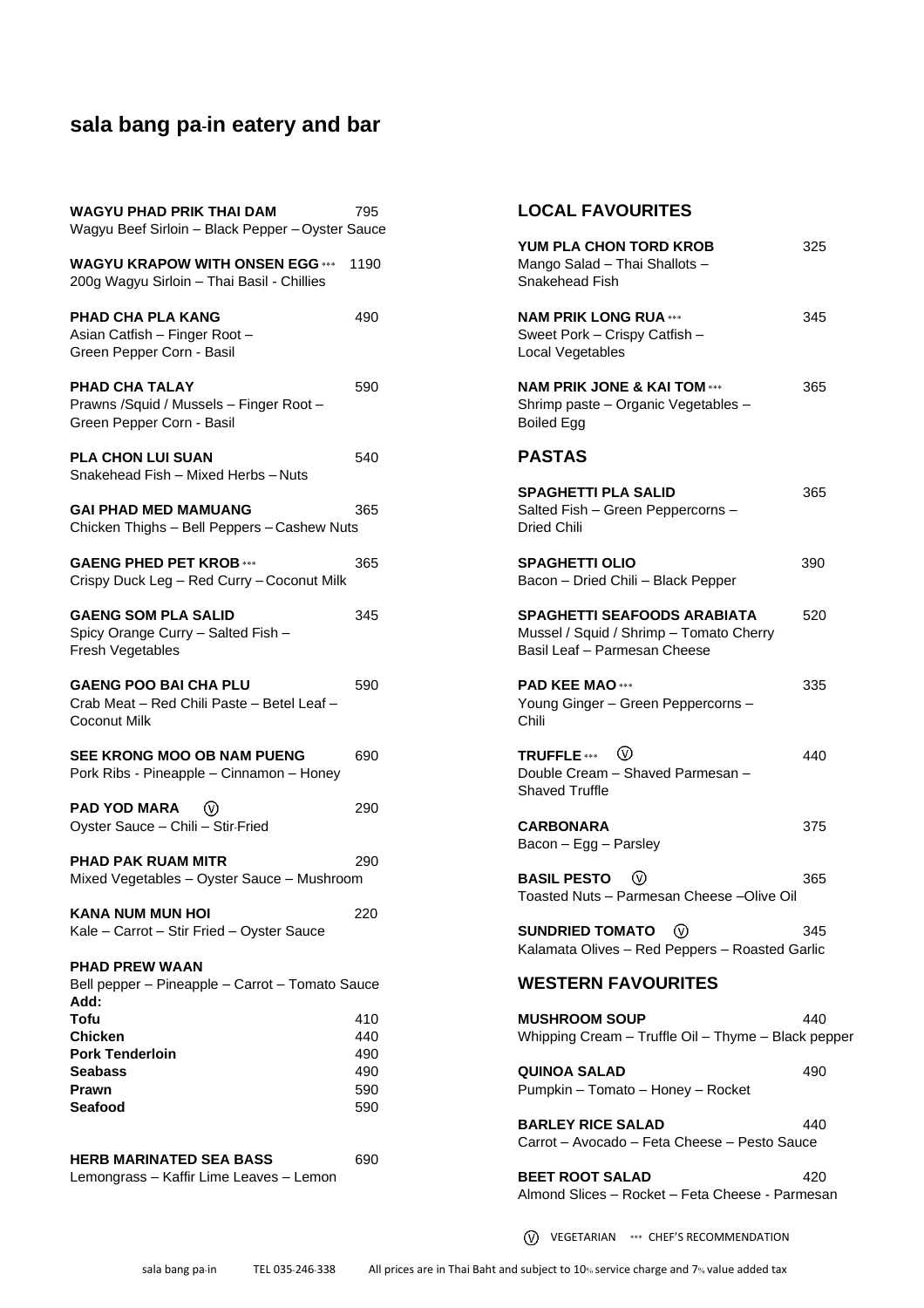**MUSHROOM RISOTTO** 740 White Wine – Whipping Cream – Mushroom – Truffle Oil

GRILLED SEABASS 675 Cauliflower – Lemongrass – Carrot – Whipping Cream

**SEARED TASMANIAN SALMON 895** Mushroom – Spinach – Mashed Potato - Butter

**FISH N' CHIPS** 535 Seabass Fillets – Fried Potatoes – Tartare Sauce

**WAGYU BEEF BURGER** 515 Organic lettuce – Roasted tomato – Melted Cheddar

**KUROBUTA PORK CHOP** 595 Grilled Mushrooms – Carrot Puree – Red Wine Sauce

**DUCK LEG CONFIT 695** Mixed Berries – Potato – Butter- Whipping Cream

**LAMB RACK** 1190 Potato – Red Wine Sauce – Cherry Tomato Parmesan Cheese

**WAGYU STEAKS 250g** (all steaks are served with a home-made beef jus)

| <b>SIRLOIN MARBLING 4-5</b>    | 1590 |
|--------------------------------|------|
| <b>TENDERLOIN MARBLING 4-5</b> | 1590 |
| <b>RIB EYE MARBLING 6-7</b>    | 1690 |

Select any of the following sides to accompany your steaks

| <b>Truffle Fries</b>       | 175 |
|----------------------------|-----|
| <b>French Fries</b>        | 160 |
| Mashed Potatoes            | 160 |
| <b>Buttered Vegetables</b> | 160 |
| <b>Wok Fried Kale</b>      | 160 |

VEGETARIAN \*\*\* CHEF'S RECOMMENDATION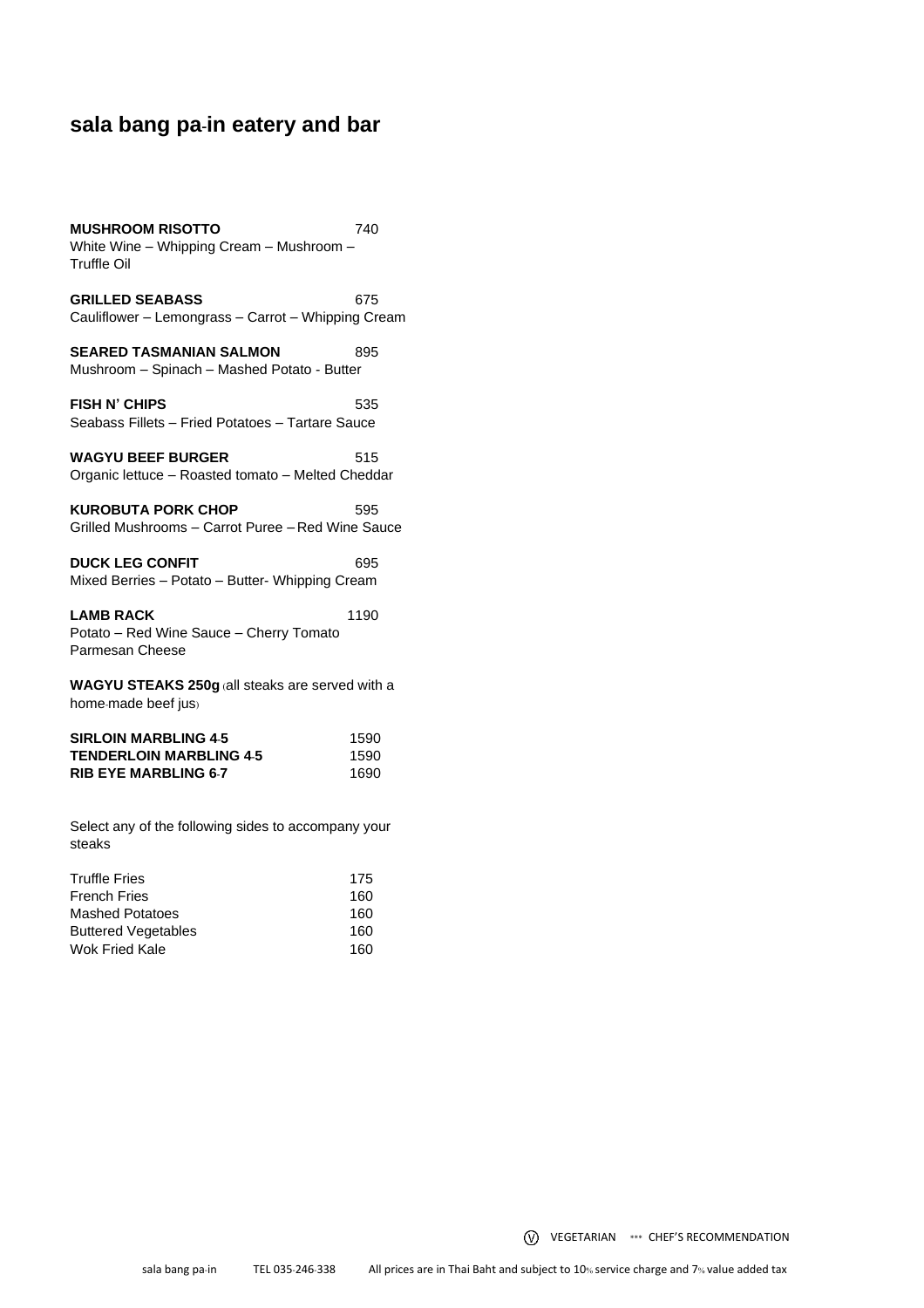## **DESSERTS**

| <b>MOLTEN CHOCOLATE LAVA</b><br>Nut Brittle - Fresh Berries - Powdered Sugar                                    | 285 |
|-----------------------------------------------------------------------------------------------------------------|-----|
| <b>TIRAMISU</b><br>Mascarpone – Espresso – Ladyfingers                                                          | 275 |
| <b>CHOCOLATE BROWNIE</b><br>Callebaut Chocolate – Vanilla Ice Cream – Organic Berries                           | 285 |
| <b>CREPE SUZETTE</b><br>Orange Zest - Citrus Liqueur - Caramel Syrup                                            | 270 |
| <b>MANGO STICKY RICE</b><br>Sustainable Mango Cheeks - Sweetened Coconut Broth -<br><b>Toasted Sesame Seeds</b> | 225 |
| CHEF ARH's KANOM PEEKPOON<br>Custard Coconut - Edible Flowers - Pandan                                          | 275 |
| <b>LOD-CHONG NAM KA-TI</b><br>Pandan - Coconut - Chilled                                                        | 175 |
| LOCAL HANDICRAFTED ICE CREAM<br>Choice of the day – (please enquire with our service ambassadors)               | 105 |
| <b>TROPICAL FRUIT PLATE</b>                                                                                     | 190 |

Sustainable - Organic